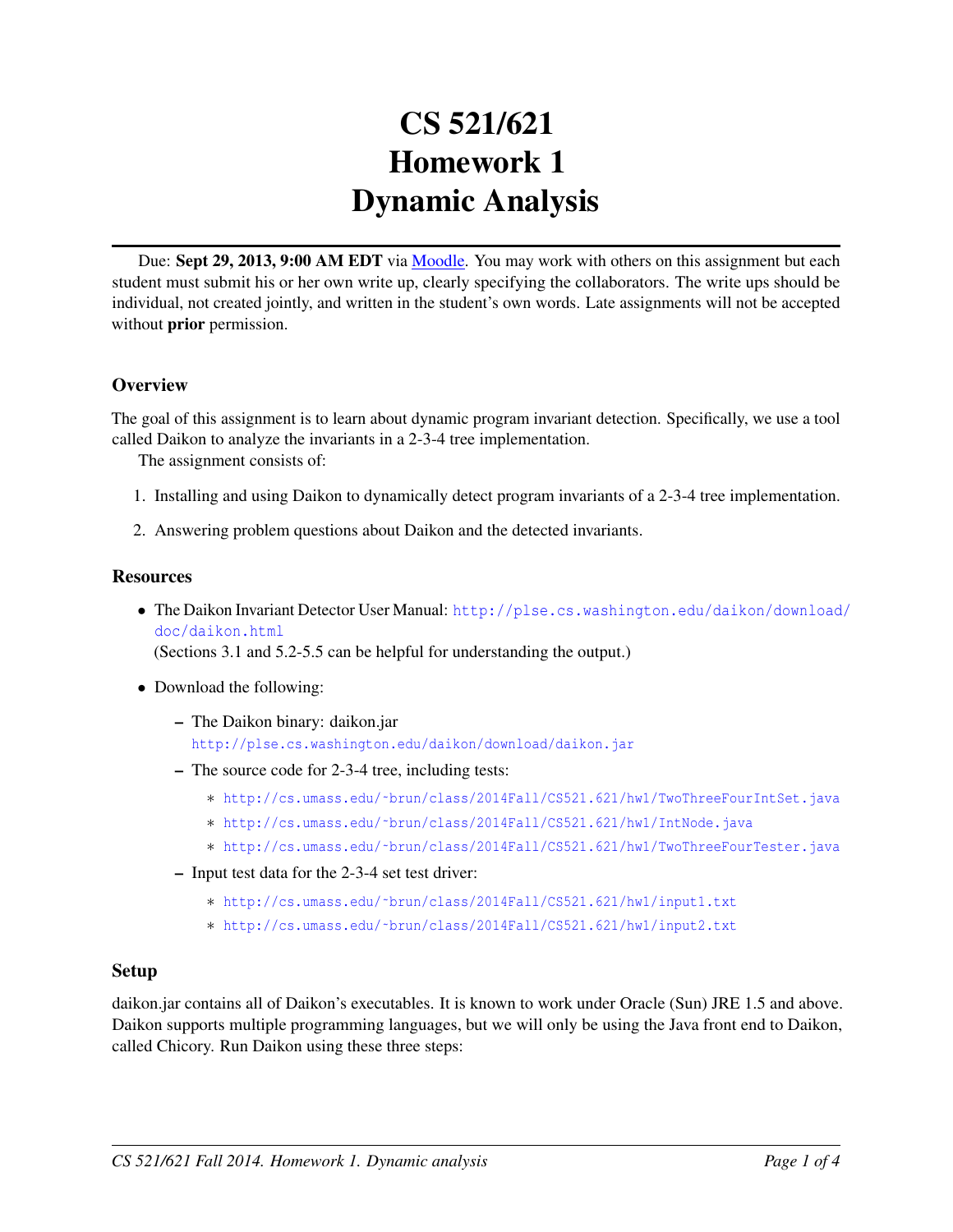• Have Chicory run the program (TwoThreeFourTester), and Chicory will record the values of variables it observes into .dtrace.gz file. Chicory's arguments are the Java class name and the command line arguments to be passed to that Java program. (Note: The -- is important in the line below to tell Chicory to pass the -- flag to TwoThreeFourTester instead of trying to parse it as a Daikon flag.)

java -cp .:daikon.jar daikon.Chicory TwoThreeFourTester -- --file=input.txt

• Have Daikon read all the observed values and analyze the data, looking for statistically significant invariants. Daikon stores all these likely invariants into a binary format in a compressed . inv. qz file. For TwoThreeFourTester, this step may take over a minute.

java -cp .:daikon.jar daikon.Daikon TwoThreeFourTester.dtrace.gz

• Finally, Convert the invariants from the binary format into human readable output. We will ask you to capture the output from printing the invariants from each run to a file, and to submit those files.

java -cp .:daikon.jar daikon.PrintInvariants TwoThreeFourTester.inv.gz > output.txt

## Background on 2-3-4 trees

The test program implements a multiset data structure for int values, backed by a 2-3-4 tree. If you are familiar with B-Trees, a 2-3-4 is just a special case of a B-Tree with order 4. More information is available at [http://en.wikipedia.org/wiki/2-3-4\\_tree](http://en.wikipedia.org/wiki/2-3-4_tree)

A 2-3-4 tree is a self-balancing, n-way search tree. Like a binary tree, it consists of nodes with children. Unlike a binary tree, each node may have more than just a left child and a right child; each node of a 2-3-4 tree may have 2, 3, or 4 children. Instead of a single element at each non-root node, a node may have anywhere from 1 to 3 elements contained within it. Elements are stored in a node in sorted order.

A 2-node is just like a binary tree node with a single element *x*, with a left child *L* and right child *R*. Each child node is the root of a subtree. All elements in *L* and its descendants are less than or equal to *x*, and all elements in *R* and its descendants are greater than or equal to *x*. A 3-node contains 2 elements  $x_1$  and  $x_2$ , with children left *L*, middle *M*, and right *R*. Elements in *L*'s subtree are all less than or equal to *x*1, elements in *M*'s subtree are greater than or equal to  $x_1$  and less than or equal to  $x_2$ , and elements in *R*'s subtree are all greater than or equal to  $x_2$ . A 4-node contains 3 elements, with a left, left-middle, right-middle, and right child, with similar bounds on the ranges of elements in the child subtrees.

A 2-3-4 tree avoids imbalanced subtrees by moving elements and children between nodes in the tree whenever an element is added or removed. The algorithms for adding and removing elements can be quite involved because of the large number of special cases. For this assignment, you should not need to know how these rearranging algorithms work (although knowing how they work may be helpful); you should be able to answer the questions by thinking of the tree simply as a balanced n-way tree.

#### Problem questions

The test driver takes a script file as input containing instructions for adding (ADD), removing (REMOVE), and querying the tree. When querying the tree, a script may check if a single element is present (CONTAINS), find out how many elements are present (SIZE), or check how deep the tree is based on distances from the root to childless leaves (HEIGHT). The contents of the tree may also be printed (PRINT), with parentheses depicting the levels of the tree. Before answering the following questions, compile the .java files with the following command line (with -g to include debugging symbols):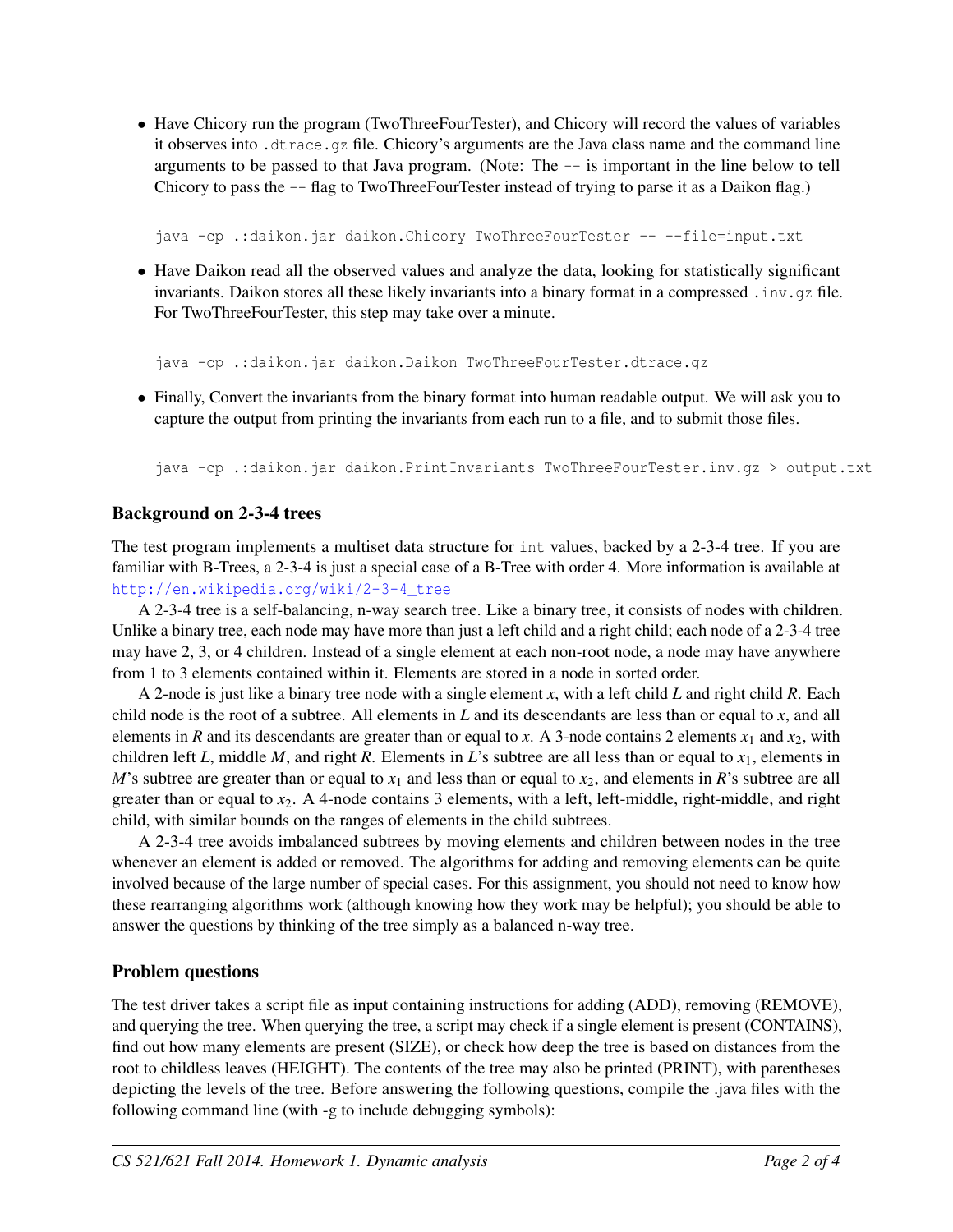javac -g IntNode.java TwoThreeFourIntSet.java TwoThreeFourTester.java Note that if you are using Java 7, you may need to add -source 6 -target 6 after -g. EDLab machines, in particular, use Java 7.

- 1. Run the test driver with the input1.txt as input. Save the output of PrintInvariants as output1.txt, and examine the likely global invariants found for IntNode::: OBJECT, which hold at every entrance and exit for every public method of the IntNode class. For each of the *first 5 invariants*, answer the following questions:
	- (a) In plain English, what does the likely invariant mean?
	- (b) Is it really an invariant of the program, regardless of input? If not, explain why Daikon reports the false invariant. (Note: You do not need to consider inputs that try to cause crashes, e.g., ignore "out of memory" errors and integer overflow.)
- 2. Run the test driver with the file input2.txt as input, and save the output of PrintInvariants as output2.txt. The invariants found for the different inputs will be slightly different. Each of the likely invariants below appears in output1.txt but was either changed or removed in output2.txt. For each (there are a total of four), explain why Daikon found a different invariant or did not find the invariant in output2.txt, and whether the invariant is true.
	- (a) TwoThreeFourIntSet.containsRecursive(IntNode, int):::ENTER  $-$  node  $!=$  null
	- (b) TwoThreeFourIntSet.height():::EXIT  $-$  return one of  $\{1,2,3\}$ 
		- this.root.elements[] elements < this.size
	- (c) TwoThreeFourIntSet.remove(int):::EXIT – return == true
- 3. For input2.txt, Daikon found a likely invariant for TwoThreeFourIntSet.height() that relates the height of the tree to the size in number of elements in the tree. The likely invariant is actually incorrect but even if it were, since a 2-3-4 tree is self balancing, a correct tighter bound exists relating size and height. Daikon does not support looking for such an invariant. Describe a generic invariant that can be added to Daikon that would allow it to report this height invariant. (Hint: Think about bounds that can be found for balanced binary trees such as a red-black tree.)

## Deliverables

Write the answers to the problem questions in either writeup.txt or writeup.pdf. Include your name in this file.

Compress the following three files into a single . zip archive (call it daikon lastname.zip) and upload it via [Moodle.](https://moodle.umass.edu/course/view.php?id=17268)

- writeup.txt or writeup.pdf
- output1.txt
- output2.txt

You may use any resource you wish in this assignment but you must list your collaborators and cite all your sources. Failure to do so will result in a grade of 0.